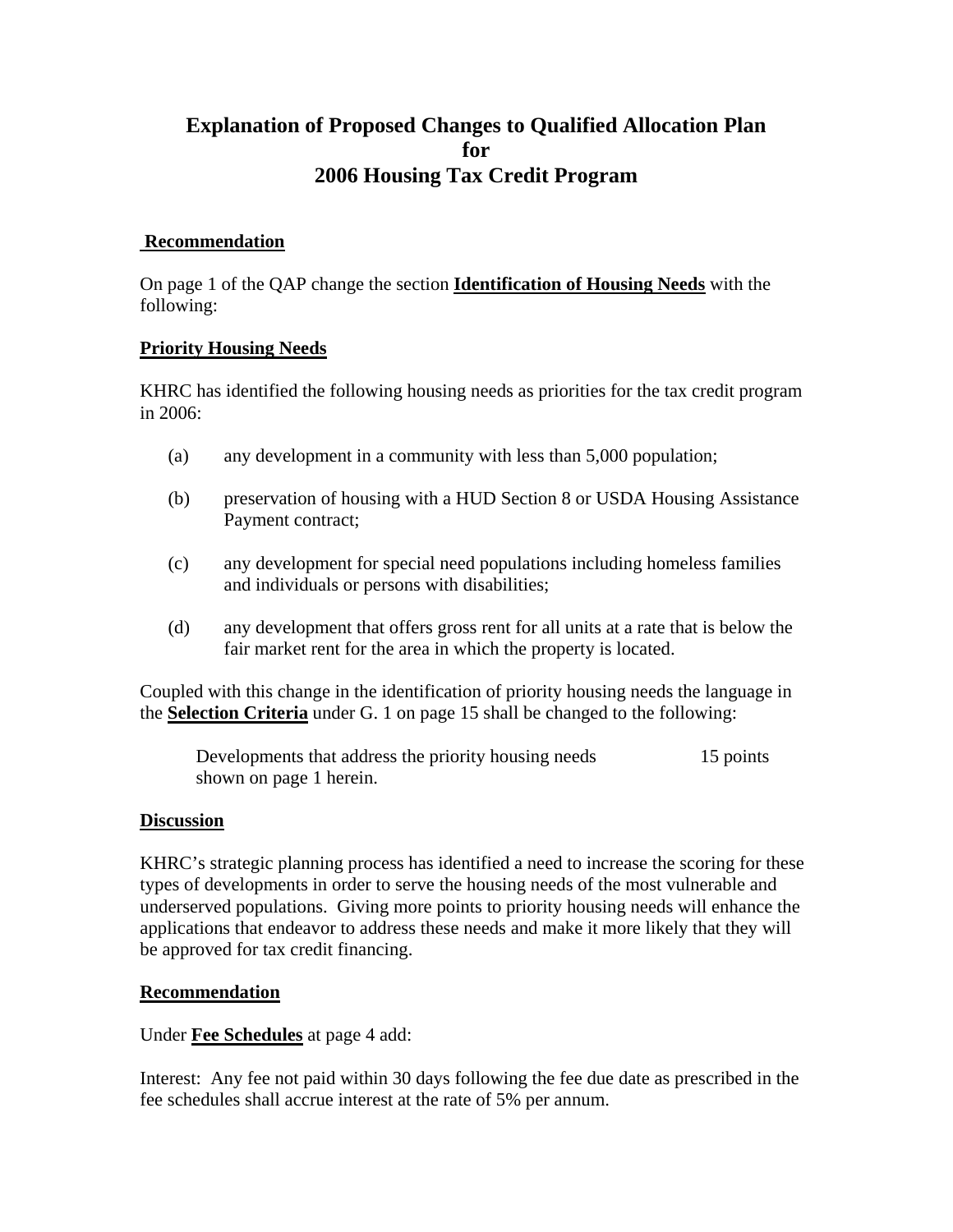## **Discussion**

This was a recommendation from the strategic planning process as a way to generate more income. With an increase of fees in 2003 there have been more incidents of inability to pay the fees until there is a closing. Internal accounting procedures have changed the way we track and account for the fees and suggests that we should be charging interest for unpaid accounts.

## **Recommendation**

Expand the internet access under the point criteria for amenities on page 13 as follows:

Level One

Free dial up internet/computers in office

Level Two

Free high speed internet/computers in office

Level Three

Free wireless internet for whole complex

#### **Discussion**

This clarifies that an owner has to provide more than a phone line in order to obtain these points and addresses the growing interest in providing renters greater access to high speed and wireless internet access.

#### **Recommendation**

On page 16 replace the Market Studies section with the following:

#### **Market Studies**

Market studies on all developments are required. A market analyst unaffiliated with the developer, the development or the city where the development is located, who has experience with multifamily rental housing, must prepare the study. All income levels targeted in the application must be addressed in the study. The market study must include information in the following format:

(a) An Executive Summary of no more than one page that highlights the significant findings of the study, including the calculated capture rate and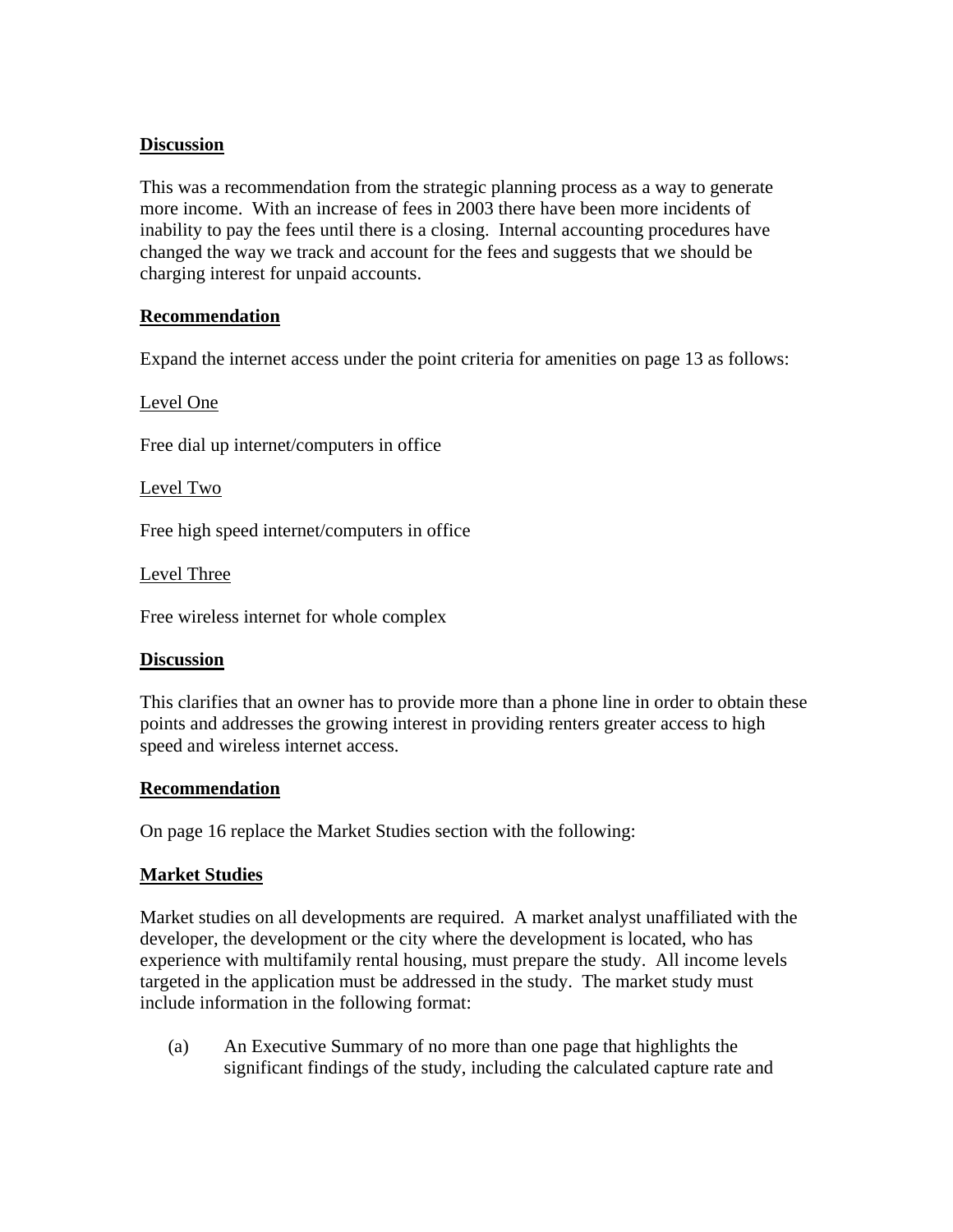estimated absorption period. A table of contents must be provided with page references to the key topics outlined below.

- (b) A description of the proposed development that identifies the targeted population, the number and size of both tax credit and market rate units, the proposed rents and utility allowances, the amenities and other relevant information.
- (c) A description of the proposed site, the surrounding land, and the neighborhood. Photographs of the site and neighborhood, and a map clearly identifying the location of the development and its distance to jobs, shopping centers, medical services, places of worship, schools, day care, libraries, senior centers, recreation and transportation linkages must be provided.
- (d) Definition and location of the primary and secondary market areas must be reasonably drawn, delineated on a map, and justified by an adequate explanation that is supported by the demographics and economics of the area. No points will be assigned to studies with unreasonably large market areas.
- (e) Economic analysis of the market area. Emphasis should be placed on recent and projected job growth and development, level of wages and salaries being paid, the historical and current unemployment rate, and the commuting patterns of workers.
- (f) Analysis of household numbers, sizes and types in the market area, including a breakout of family, elderly, and persons with disabilities households, along with owner occupied and renter occupied households.
- (g) Specification of the number of income eligible households who can afford to pay the rent proposed by the development in question. Eligible households should be identified according to the income stratifications shown on the most recent KHRC income and rent qualification chart. An affordability factor of 30% should be used in all analysis. points will be assigned to studies that use an affordability factor in excess of 30%.
- (h) A description of rent levels, operating expenses, turnover rates and vacancy rates of comparable properties in the market area.
- (i) Expected market absorption of the proposed development, including capture rate, lease up period, and the effect on other comparable properties in the market area.
- (j) Communication with the KHRC to discuss appropriate market areas, comparable properties, and competing properties in the development and construction stage is required. Inquiries should be directed to the Director of Rental Housing.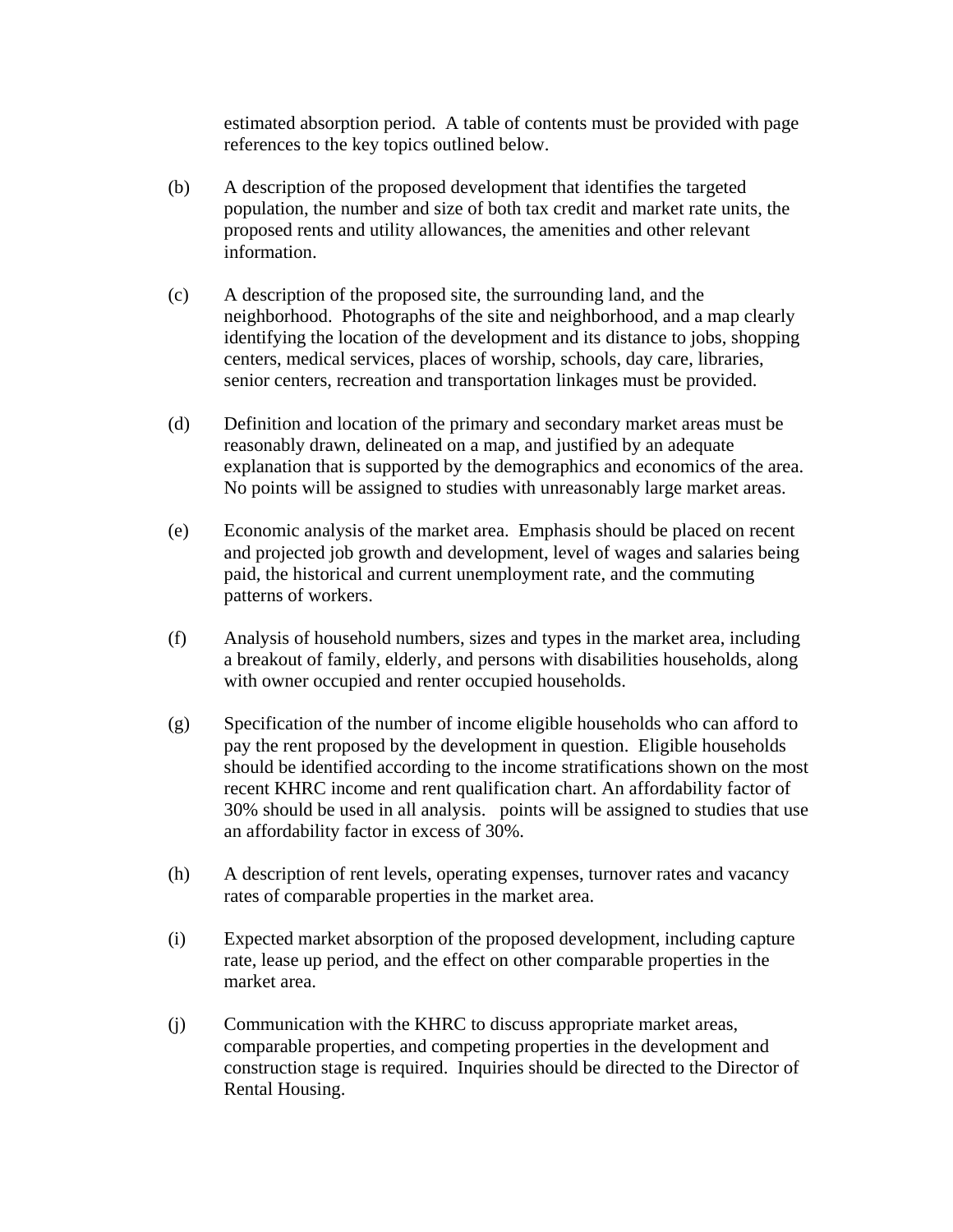(k) A certification from the market analyst indicating the methodology, objectives and data sources for the study as well as the qualifications, assignments and accomplishments of the analyst.

No points will be assigned to studies that do not address the categories and topic outlined above.

### **Discussion**

A better explanation and greater guidance on what we want in the market studies should create more uniform market studies with the information we need to adequately assess the markets. A reference to negative points for broad market areas, greater than 30% affordability factors, and failure to address all topics requested should help identify the strongest markets.

#### **Recommendation**

Under **Final Allocation** on page 18 change existing K. to J. and add K. Certification of Rents and Basis (KHRC form).

## **Discussion**

This adjusts a formatting error and adds a certification form that states there are no amenities included in basis that any additional fee is being charged. The compliance group has requested this documentation in order to determine that fees are not being charged for items that haven included in basis, which is a regulatory requirement.

#### **Recommendation**

Increase the minimum equity factor on credit pricing from \$.75 to\$.80 as shown under **Determination of Tax Credit Amount** on page 20.

#### **Discussion**

Pricing has continued in an upward spiral. Some investors are paying in excess of \$.90 for the credit dollar and most pricing exceeds \$.85. It is not a uniform market however and pricing depends on a number of factors, including size, type and location of development, pay in strategies, and rate of return. A minimum of \$.80 provides allowance for smaller, rural developments and investors who are not in the main stream.

#### **Recommendation**

In the **Compliance Monitoring** section under B. Certification on page 22 add: